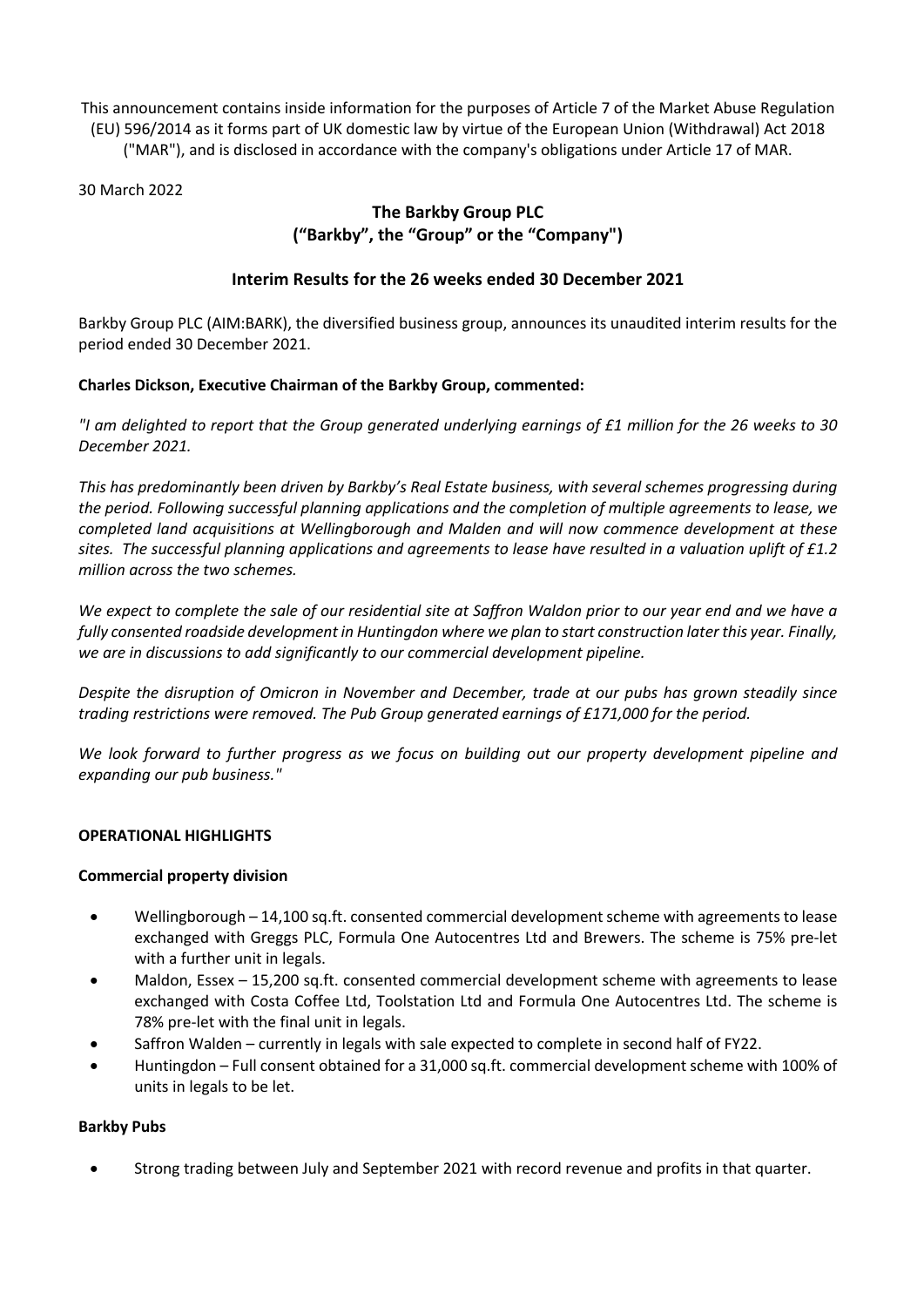- All venues remained open for trade throughout the second quarter, however trading over the festive period was impacted by the Omicron variant.
- We continue to strengthen the management teams in our pubs, despite well publicised recruitment challenges across the industry.
- Management is confident that the business is well positioned for the traditionally busy spring and summer seasons.

### **FINANCIAL HIGHLIGHTS**

- Revenue for the 26 weeks to 30 December 2021 was £8.1m (26 weeks to 31 December 2020: £7.8m), with EBITDA of £0.7m (2020: £1.2m loss) and a net loss including one-off relocation costs for our roastery and start-up costs for Cambridge Sleep Sciences, of £0.7m (2020: 2.0m).
- Both of the Group's core businesses, Real Estate and Barkby Pubs were profitable for the 26 week period recording net profits of £930k and £171k respectively.
- Net cash available including undrawn facilities was £1.5m as at 29 March 2022.

### **CHAIRMAN'S STATEMENT**

I am pleased to announce the interim results for Barkby Group PLC for the period ended 30 December 2021.

Over the last six months our primary focus has been to progress our property development pipeline and return our operating businesses to profitable trading.

All of our pub venues remained open throughout the period and trade returned to normalised trade levels with the exception of the festive trading period in December, which was impacted by the Omicron variant.

We continue to look for opportunities to expand our pub estate.

### **Real Estate**

Barkby's Real Estate business made significant progress during the period. Following successful planning applications and progress on letting agreements, we completed land acquisitions at Wellingborough and Malden and have commenced development. The successful planning applications and agreements to lease have resulted in a valuation uplift of £1.2 million across the two schemes.

### *Wellingborough*

- Fully consented development of a 14,100 sq.ft. commercial scheme.
- Total expected rental income of £234,000 per anum.
- 75% of expected rental income is contracted, with a further 16% in legals.
- Land purchase completed in the period.

#### *Maldon*

- Fully consented development of a 15,200 sq.ft. mixed use commercial scheme.
- Total expected rental income of £257,375 per anum.
- 78% of expected rental income is contracted, with the final unit in legals.
- Land purchase completed in the period.

### *Saffron Walden*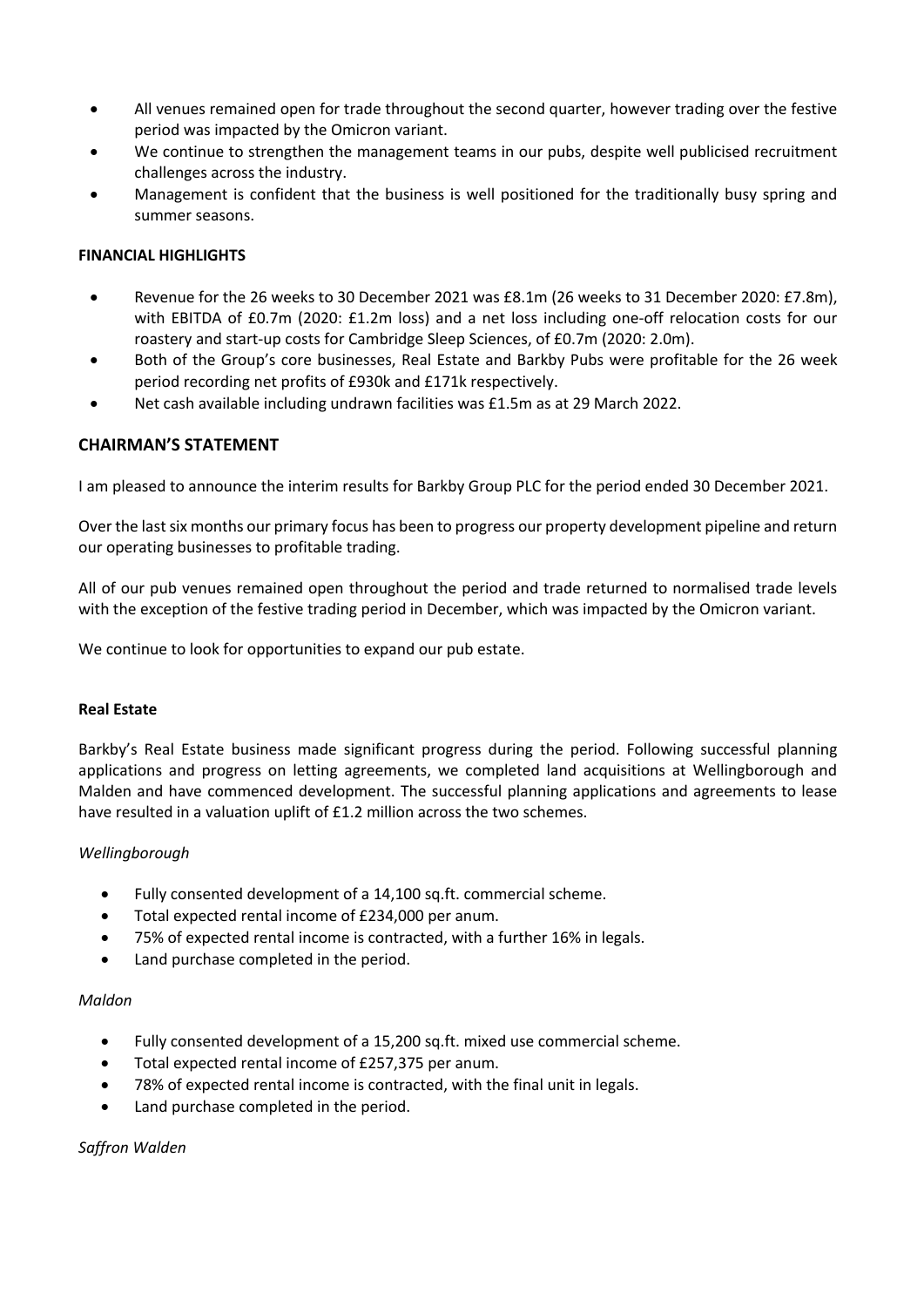- Land acquired in 2010 and a series of successful planning applications completed.
- Fully consented development for the construction of 35 residential units.
- We previously expected to complete the sale of the land during the interim period to December 2021, however we now expect to complete the sale in the second half of the 2022 financial year.

### *Huntingdon*

- Fully consented development for a 31,000 sq.ft. commercial scheme.
- Total expected rental income of £442,000 across two units.
- Both units are in legals with prospective tenants.

### *Swindon*

- Exchange of contracts to acquire 2.4 acre site in Swindon, subject to satisfactory planning consent.
- Proposed 30,000 sq.ft. mixed-use retail and trade scheme with a GDV of £7.5m.
- Heads of terms agreed with a national occupier for the drive-thru at the front of the site.

### *Further opportunities*

We currently have further real estate opportunities under review.

### **Barkby Pub Company**

Following the reduction of government restrictions at the start of the financial year, Barkby's pub business had a record quarter of revenue and profits between July and September 2021. The second quarter of the financial year was partially disrupted by the Omicron variant, particularly over the festive period.

We believe our focus on excellent food and service, with a boutique accommodation offer, is well positioned for local communities and customers holidaying in the UK.

As part of our expansion strategy, Barkby entered an agreement to lease the Ebrington Arms in June 2021.

#### **Investments**

### *Cambridge Sleep Sciences Ltd ('CSS')*

We continue to focus our sales strategy on distributor channels and currently have agreements in place with Go10 (UK), Wenatex (Australia), M-Photo (South Africa), Lifeworks (North America/Europe). We are now selling in Harrods, Selfridges as well as online channels such as Amazon.

There are significant opportunities in the Healthcare space and CSS has started clinical studies to validate the benefits of our technology. Further studies looking at disease areas where insomnia is a significant symptom are in the planning phase. We have seen positive early sleep improvement signals in patients with Parkinson's Disease.

Additional SleepHub models will be added to the range. The Anywhere device, which addresses key areas of market feedback, are on track to be available from late summer 2022.

Cambridge Sleep Sciences incurred development, marketing and administrative costs totalling £389k during the 26-week period.

### *Verso Biosense Ltd*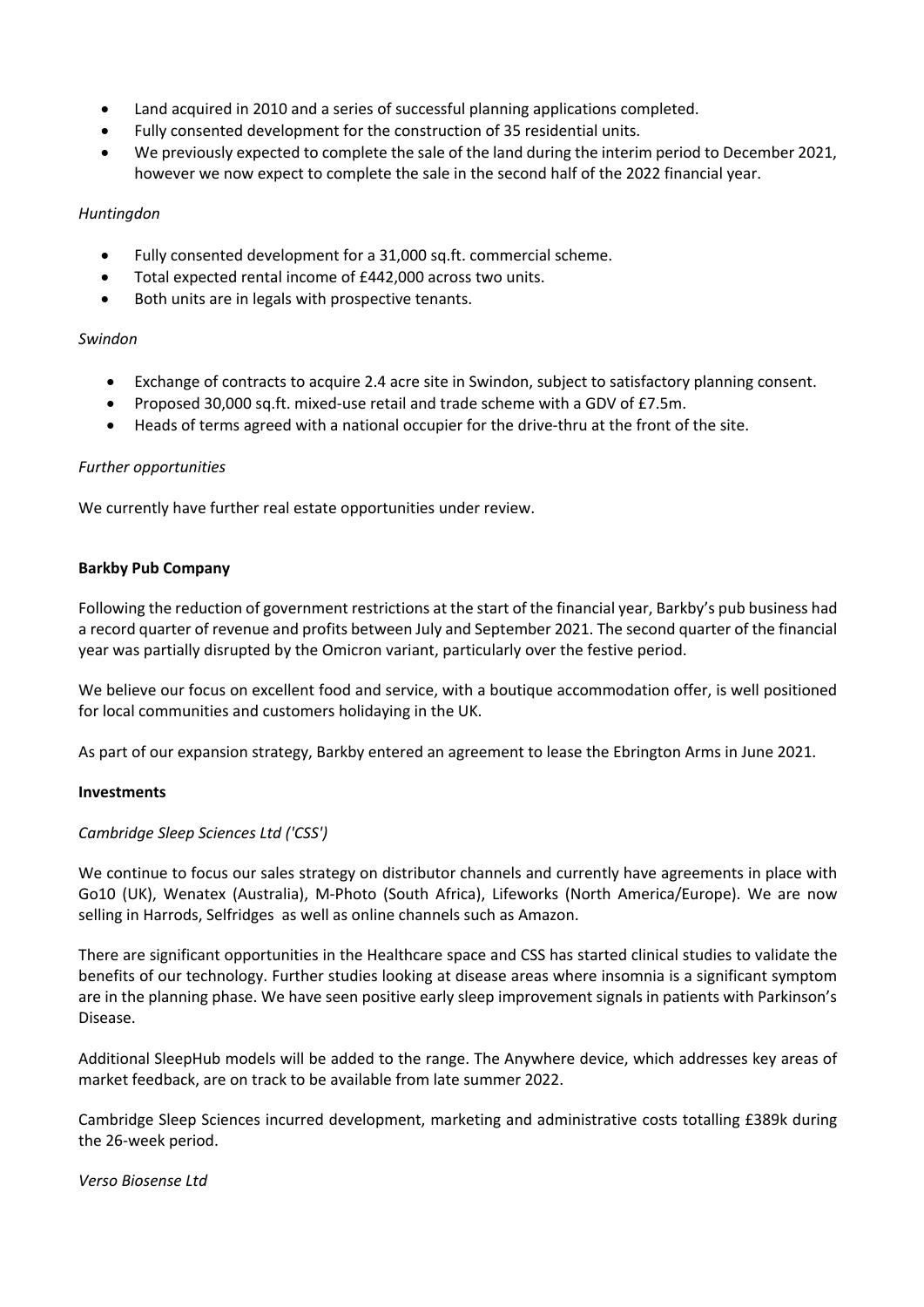Usense, the first product developed by Verso Biosense, begun its first clinical study in partnership with the University of Southampton and National Institute for Health Research. Usense is a novel tool that will better inform healthcare professionals when treating female infertility. During the trial, the device was successfully used to continuously monitor the uterine environment in 15 women over a 7-day period.

## **Liquidity**

We continue to manage our cost base closely as we return to more normalized trading patters following the COVID-19 pandemic.

As of March 2022, the Group currently has net cash available of c.£1.5m including a working capital facility provided by Tarncourt, a related party vehicle controlled by the Dickson family.

## **Summary**

The Group continues to deliver on its strategy to accelerate and maximise opportunities within its existing businesses and to invest in exciting businesses with the ability to disrupt. Having weathered the COVID-19 pandemic we now look forward to trading conditions improving across the most impacted parts of our business.

As part of our post-COVID strategy we intend to divest of non-core investments to focus on the core Property and Pub businesses, with the disposal of Workshop and Cambridge Sleep Sciences planned in the near future.

We would like to thank all our employees, suppliers, shareholders, and other stakeholders for their continued support during the period and into the future. Whilst recognising uncertainties remain, we look forward to the next 12 months with confidence.

### **Outlook and current trading**

Barkby Real Estate

- Wellingborough exchanged a 15-year agreement to lease with Greggs Plc at a rent of £76,000 per anum.
- Letter of intent issued to our contractor at Wellingborough with construction starting in April 2022.
- Completion of the sale of Shire Hill, Saffron Walden for £750,000.
- Saffron Walden under offer to a regional housebuilder with completion expected prior to our year end.

### Barkby Pub Co

- Trading has been in line with expectations across the estate.
- Looking for further acquisitions to grow the business.

### Barkby Investments

- Verso Biosense has successfully completed it clinical study for USense with 15 women.
- Regulatory approval has been submitted to BSI for a UK CA, EU CE mark and ISO13405 certification, this is expected to be granted by September 2022.
- Verso will now be looking to enter into formal commercial agreements with fertility clinics and clinicians within the UK and Europe to begin commercialisation of Usense.
- CSS has continued to grow distribution channels for SleepHub adding QVC, John Lewis, Very.co.uk, GHG International and Burton & Blake.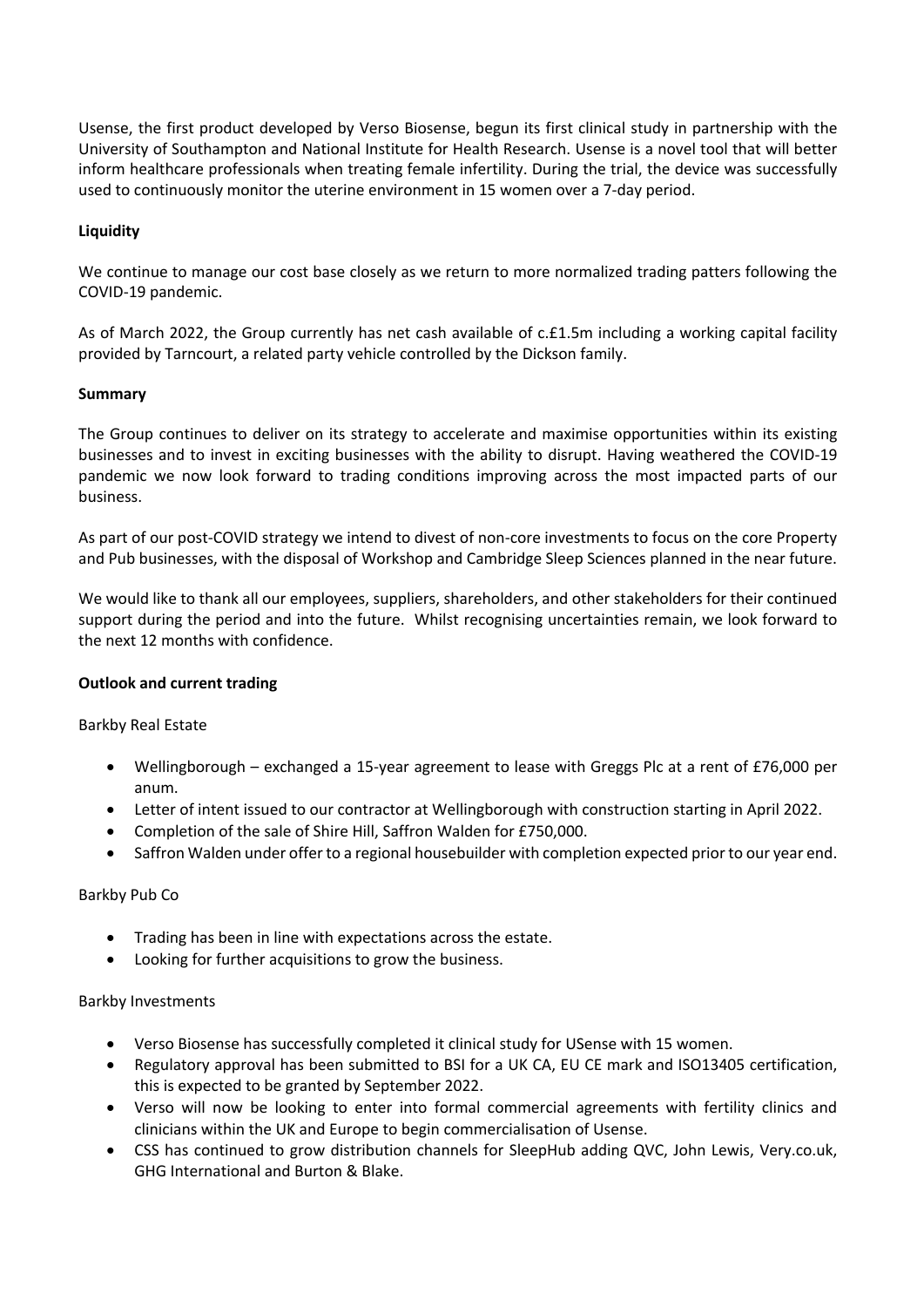Barkby will be looking to initiate guidance to the market prior to our year end.

# **Charles Dickson Chairman**

30 March 2022

**Enquiries:**

**The Barkby Group PLC** Charles Dickson, Executive Chairman Douglas Benzie, Chief Financial Officer

# **FinnCap (Nominated Adviser and Broker)** +44 (0) 20 7220 0500

Carl Holmes/Simon Hicks Tim Redfern / Richard Chambers

**Camarco (Financial PR)** +44 (0) 20 3757 4994 Jennifer Renwick/Jake Thomas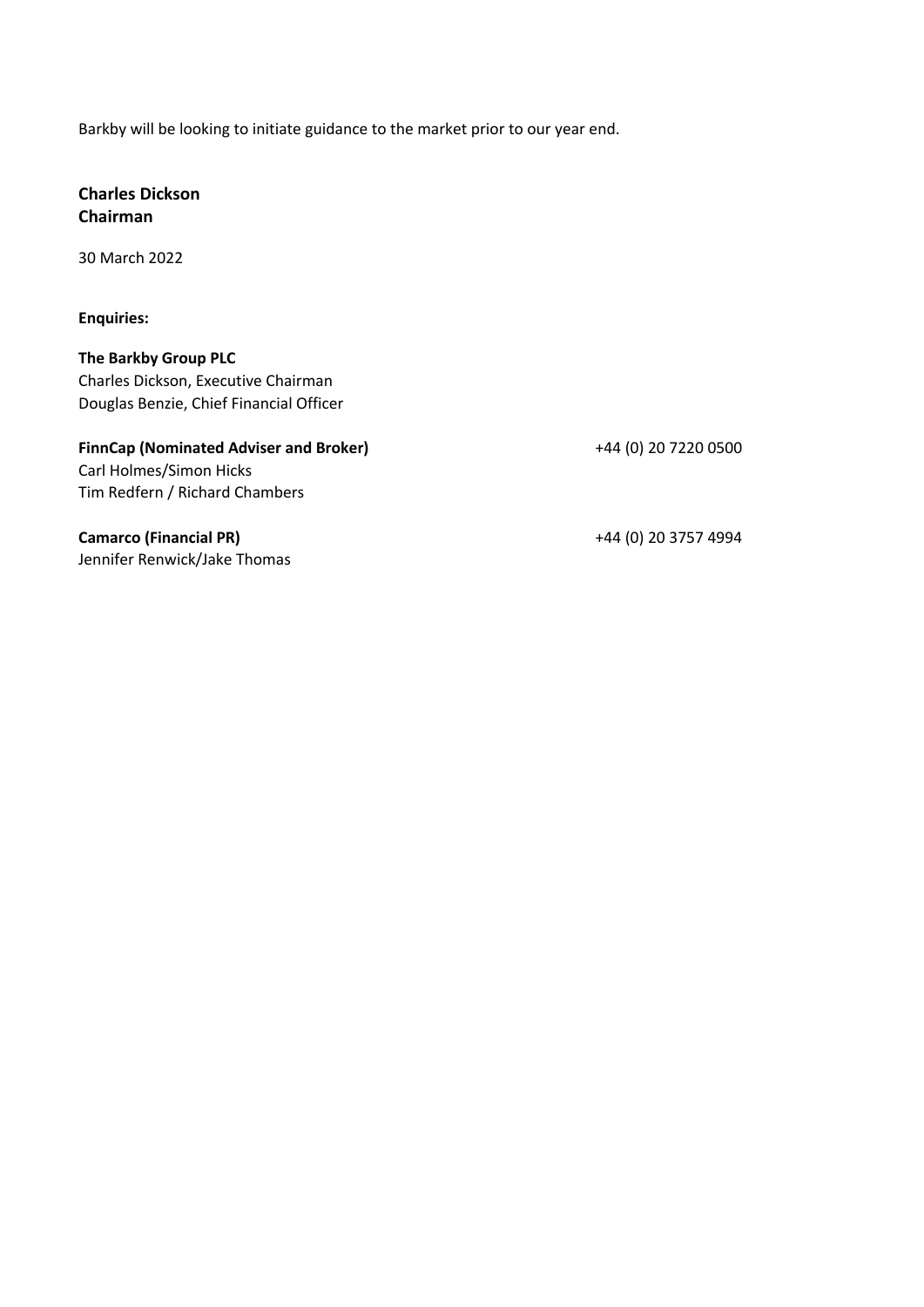## **BARKBY GROUP PLC**

# **UNAUDITED CONSOLIDATED STATEMENT OF COMPREHENSIVE INCOME 26 weeks ended 30 December 2021**

|                                                                  |             | 26 weeks  | 26 weeks           |
|------------------------------------------------------------------|-------------|-----------|--------------------|
|                                                                  |             | ended     | ended<br>31-Dec-20 |
|                                                                  |             | 30-Dec-21 | Unaudited          |
|                                                                  | <b>Note</b> | Unaudited | £'000s             |
|                                                                  |             | £'000s    |                    |
| Revenue                                                          |             | 8,110     | 7,795              |
| Cost of sales                                                    |             | (6, 157)  | (6, 765)           |
| <b>Gross profit</b>                                              |             | 1,953     | 1,030              |
| Administration expenses                                          |             | (3, 337)  | (2,663)            |
| Other income                                                     |             | 1         | 41                 |
| Movements in fair values                                         |             | 1,250     |                    |
| Loss from operations                                             |             | (133)     | (1, 592)           |
| Finance income                                                   |             |           | 49                 |
| Finance expense                                                  |             | (581)     | (466)              |
| Loss before tax                                                  |             | (714)     | (2,009)            |
| <b>Corporation Tax expense</b>                                   |             |           |                    |
| Loss and total comprehensive income for the period               |             | (714)     | (2,009)            |
| Loss for the period is attributable to:                          |             |           |                    |
| Non-controlling interests                                        |             | (60)      | (77)               |
| Owners of the Barkby Group Plc                                   |             | (654)     | (1,932)            |
|                                                                  |             | (714)     | (2,009)            |
| Loss per share for loss attributable to the owners of The Barkby |             | Pence per | Pence per          |
| <b>Group Plc</b>                                                 |             | share     | share              |
| Basic and diluted loss per share                                 |             | (0.48)    | (1.43)             |

All of the loss of both of the periods are from continuing operations.

The above statement of profit or loss and other comprehensive income should be read in conjunction with the accompanying notes.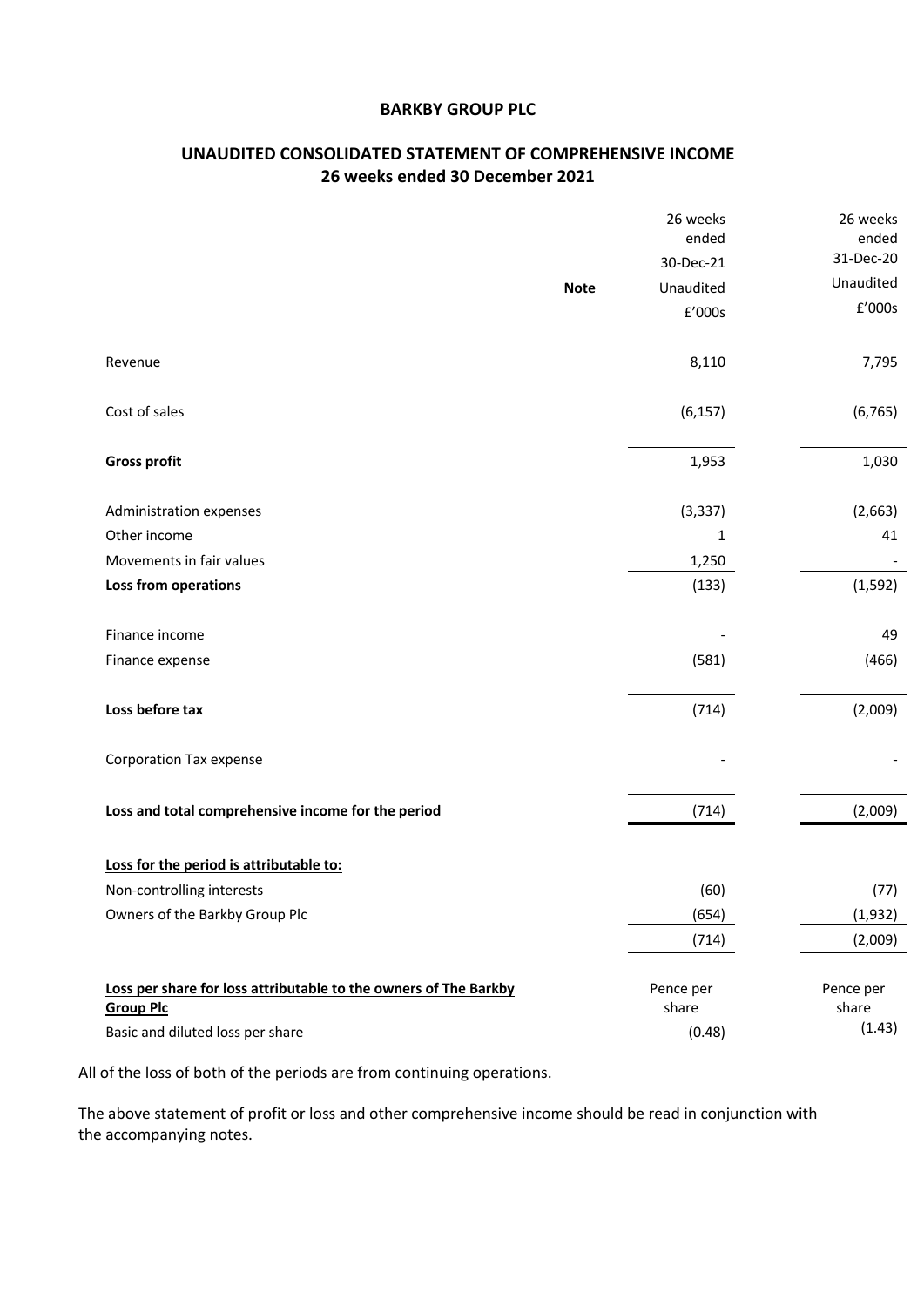# **UNAUDITED CONSOLIDATED STATEMENT OF FINANCIAL POSITION As at 30 December 2021**

|                                                   |              | As at<br>30 Dec 2021 | As at<br>31 Dec 2020 |
|---------------------------------------------------|--------------|----------------------|----------------------|
|                                                   |              | Unaudited            | Unaudited            |
|                                                   | <b>Notes</b> | £'000                | £'000                |
| <b>Non-current assets</b>                         |              |                      |                      |
| Fixed assets - owned                              | 4            | 1,248                | 1,626                |
| Fixed assets - leased                             | 6            | 3,370                | 3,082                |
| Intangible assets                                 | 5            | 8,444                | 8,614                |
| Investments                                       |              | 2,542                | 2,542                |
| Investment property                               |              | 4,652                |                      |
| Non-current receivable                            |              | 83                   | 167                  |
| <b>Current assets</b>                             |              | 20,339               | 16,031               |
| Inventories                                       |              | 5,004                | 5,932                |
| Trade and other receivables                       |              | 289                  | 169                  |
| Other current assets                              |              | 113                  | 536                  |
| Prepayments                                       |              | 248                  | 319                  |
| Cash and cash equivalents                         | 7            | 94                   | 665                  |
|                                                   |              | 5,748                | 7,621                |
| <b>Total assets</b><br><b>Current liabilities</b> |              | 26,087               | 23,652               |
| Trade and other payables                          |              | (2,061)              | (1, 534)             |
| Other current liabilities                         |              | (4, 493)             | (3, 343)             |
| Current borrowings                                | 9            | (10, 940)            | (6,937)              |
| <b>Current lease liabilities</b>                  | 8            | (655)                | (592)                |
| Income tax payable                                |              | (4)                  | (88)                 |
|                                                   |              | (18, 153)            | (12, 494)            |
| <b>Non-current liabilities</b>                    |              |                      |                      |
| Non-current borrowings                            | 9            | (4, 489)             | (5,041)              |
| Provisions                                        |              | (48)                 | (38)                 |
| Non-current lease liabilities                     | 8            | (3, 288)             | (2,887)              |
|                                                   |              | (7, 825)             | (7,966)              |
| <b>Total liabilities</b>                          |              | (25, 978)            | (20, 460)            |
| Net assets/(liabilities)                          |              | 109                  | 3,192                |
| <b>Equity</b>                                     |              |                      |                      |
| Share capital                                     | ${\bf 10}$   | 1,179                | 1,179                |
| Share premium                                     |              | 4,493                | 4,493                |
| Merger reserve                                    |              | (422)                | (422)                |
| Issued equity                                     |              | 5,250                | 5,250                |
| Profit and loss reserve                           |              | (6, 123)             | (1,937)              |
| Fair value reserve                                |              | 1,250                |                      |
| Non-controlling interests                         |              | (268)                | (121)                |
| Total equity and reserves                         |              | 109                  | 3,192                |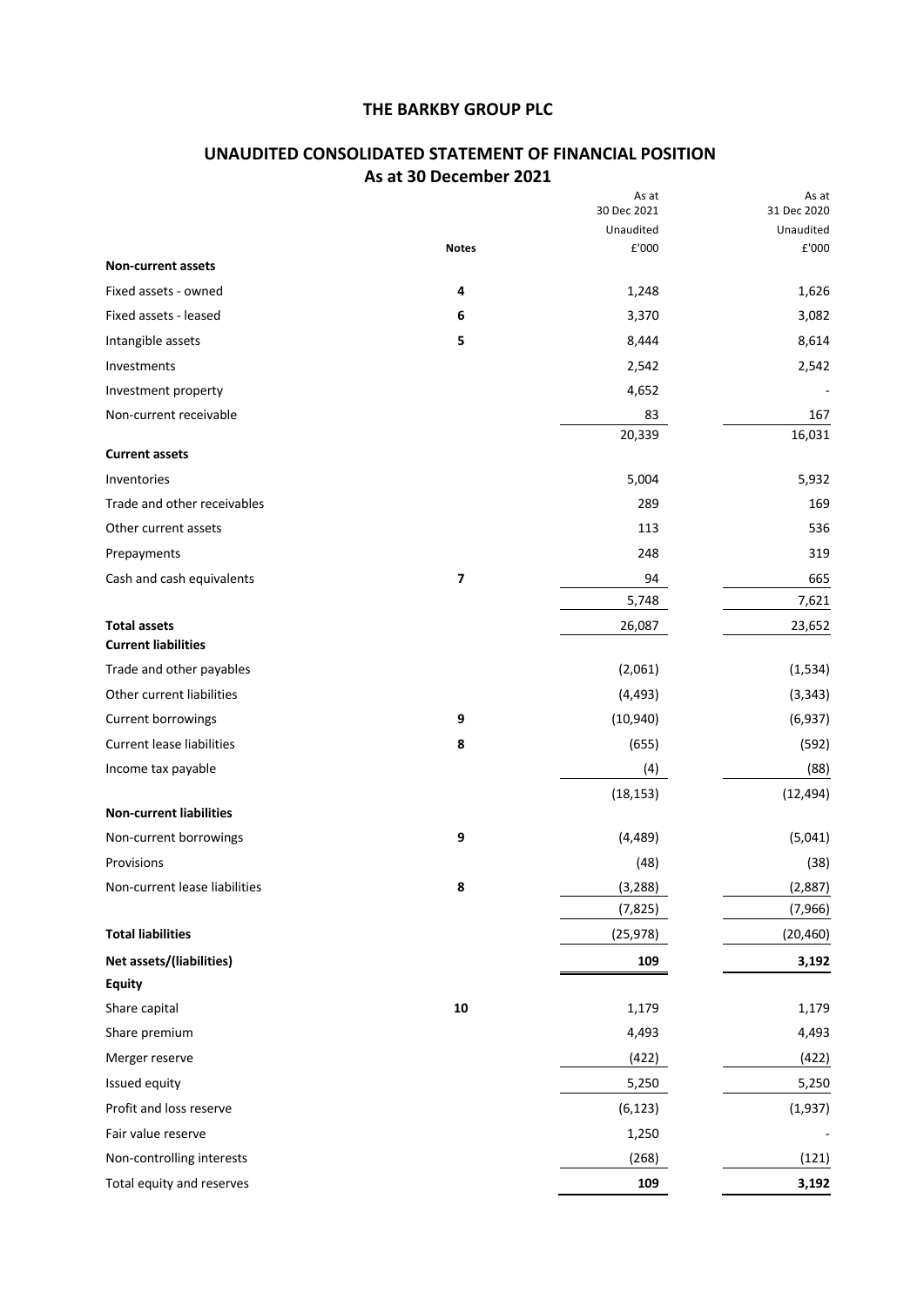# **UNAUDITED CONSOLIDATED CASH FLOW STATEMENT 26 weeks ended 30 December 2021**

|                                                            | 26 weeks ended   | 26 weeks<br>ended |
|------------------------------------------------------------|------------------|-------------------|
|                                                            | 30-Dec-21        | 31-Dec-20         |
|                                                            | <b>Unaudited</b> | Unaudited         |
|                                                            | £'000s           | £'000s            |
| Cash flows from operating activities                       |                  |                   |
| Loss before tax                                            | (714)            | (2,009)           |
| Adjustments to reconcile loss before tax to net cash flows |                  |                   |
| Depreciation and amortisation                              | 487              | 410               |
| Adjustment of deferred consideration                       |                  | (35)              |
| Loss on disposal of property, plant and equipment          | 166              |                   |
| Movement in fair value of investment property              | (1,250)          |                   |
| Net finance expense                                        | 581              | 417               |
| Movement in working capital                                | 1,409            | 5,316             |
| Net interest paid                                          | (254)            | (371)             |
| Income tax paid                                            | (21)             | (19)              |
| Net cash flow from operating activities                    | 404              | 3,709             |
| Cash flows from investing activities                       |                  |                   |
| Acquisition of subsidiaries and businesses                 |                  | (55)              |
| Purchase of investments                                    |                  | (500)             |
| Purchase of investment property                            | (3,402)          |                   |
| Purchase of property, plant and equipment                  | (94)             | (199)             |
| Purchase of intangible assets                              | (23)             | (230)             |
| Net cash used in investing activities                      | (3,519)          | (984)             |
| Cash flows from financing activities                       |                  |                   |
| Proceeds from issue of shares                              |                  | 125               |
| Proceeds from borrowings                                   | 7,970            | 11,219            |
| Repayment of borrowings                                    | (4,982)          | (13, 139)         |
| Repayment of lease liabilities                             | (257)            | (186)             |
| Net cash raised in financing activities                    | 2,731            | (1,981)           |
| Net increase/(decrease) in cash and cash equivalents       | (384)            | 744               |
| Cash and cash equivalents at beginning of period           | (221)            | (1, 174)          |
| Cash and cash equivalents at end of period                 | (605)            | (430)             |

All cashflows are from continuing operations.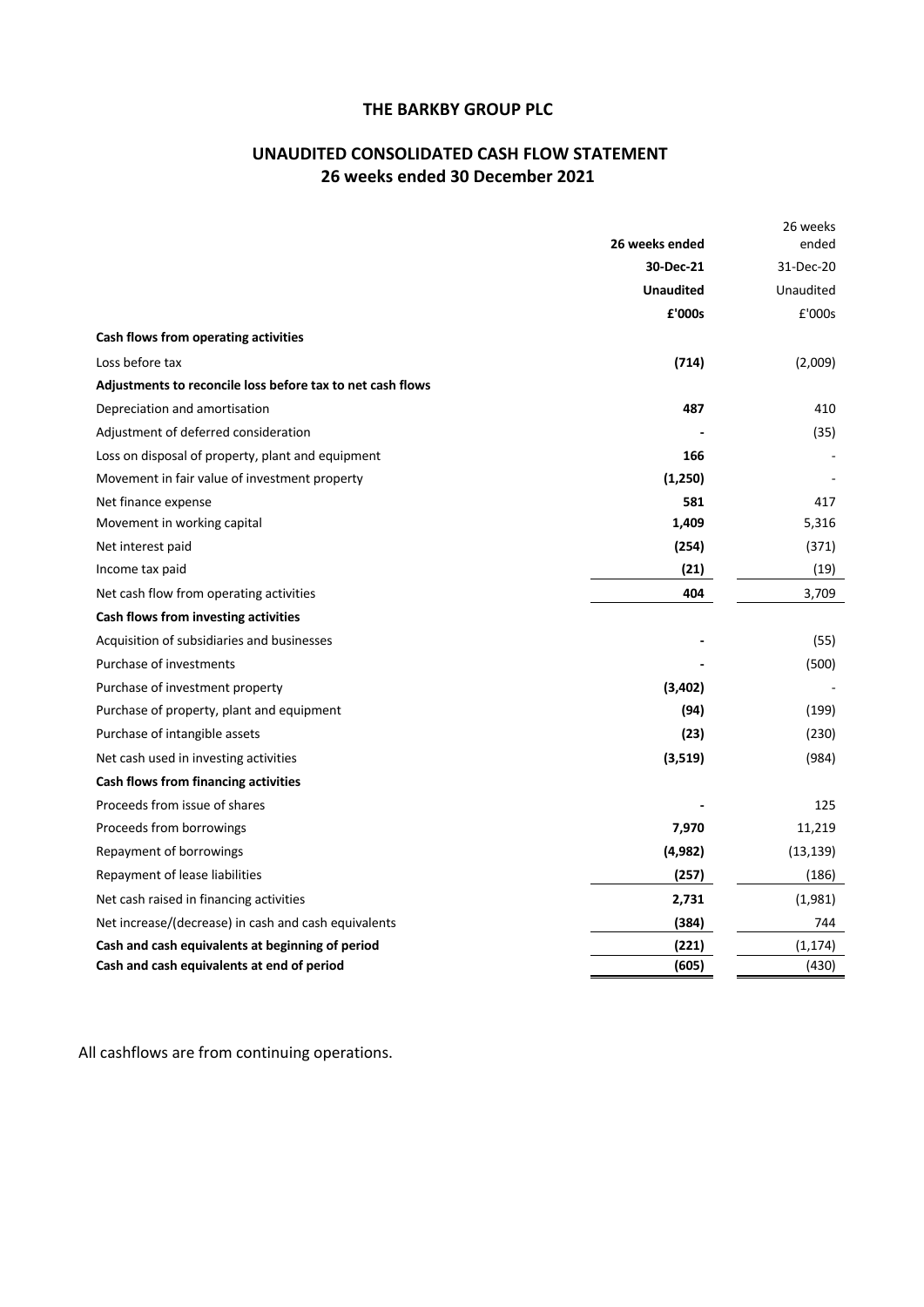|                                                                                                           | <b>Share</b><br>capital | <b>Share</b><br>premium | Merger<br>reserve | Fair<br>value<br>reserve | <b>Retained</b><br>earnings | Non-<br>controlling<br>interest | <b>Total</b> |
|-----------------------------------------------------------------------------------------------------------|-------------------------|-------------------------|-------------------|--------------------------|-----------------------------|---------------------------------|--------------|
|                                                                                                           | f'000                   | £'000                   | £'000             | ${\bf f}^{\prime}$ 000   | £'000                       | £'000                           | £'000        |
| At 2 July 2020                                                                                            | 1,164                   | 4,323                   | (422)             |                          | (5)                         | (44)                            | 5,016        |
| Loss after income tax and<br>total comprehensive<br>income for the period                                 |                         |                         |                   |                          | (1,932)                     | (77)                            | (2,009)      |
| Shares issued to partially<br>settle deferred<br>consideration (Turf to<br>Table acquisition)(a)          | $\overline{2}$          | 58                      |                   |                          |                             |                                 | 60           |
| <b>Transactions with</b><br>shareholders in their<br>capacity as shareholders<br>Exercise of warrants (b) | 13                      | 112                     |                   |                          |                             |                                 | 125          |
| At 31 December 2020                                                                                       | 1,179                   | 4,493                   | (422)             |                          | (1, 937)                    | (121)                           | 3,192        |
| Loss after income tax and<br>total comprehensive<br>income for the period                                 |                         |                         |                   |                          | (2, 282)                    | (87)                            | (2,369)      |
| At 1 July 2021                                                                                            | 1,179                   | 4,493                   | (422)             |                          | (4, 219)                    | (208)                           | 823          |
| Loss after income tax and<br>total comprehensive<br>income for the period                                 |                         |                         |                   |                          | (654)                       | (60)                            | (714)        |
| Fair value gains                                                                                          |                         |                         |                   | 1,250                    | (1,250)                     |                                 |              |
| At 30 December 2021                                                                                       | 1,179                   | 4,493                   | (422)             | 1,250                    | (6, 123)                    | (268)                           | 109          |

## **UNAUDITED CONSOLIDATED STATEMENT OF CHANGES IN EQUITY 26 weeks ended 30 December 2021**

The above statement of changes in equity should be read in conjunction with the accompanying notes.

Notes:

- (a) As part of the settlement of the deferred consideration in relation to the Turf to Table acquisition the Group issued 260,869 ordinary shares on the 1 October 2020 to the Turf to Table vendors. These ordinary shares were valued at £60,000 based on a 23p per share price. A further £55,000 was settled in cash.
- (b) On 24 December 2020 the Group allotted 1,452,347 shares to Giles Clarke following the exercise of his warrants at a total price of £125,000 cash.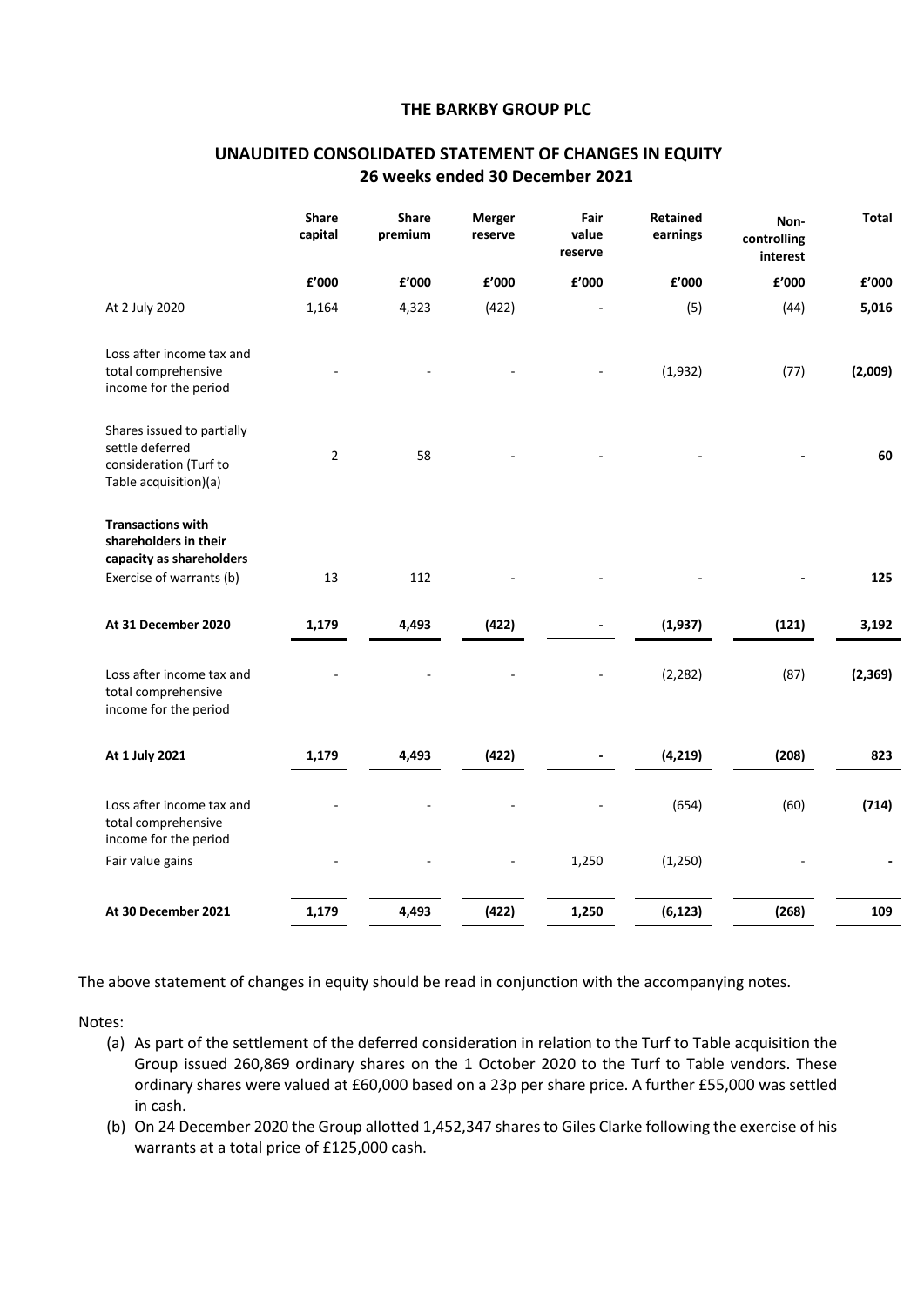# **NOTES TO THE CONSOLIDATED INTERIM FINANCIAL STATEMENTS 26 weeks ended 30 December 2021**

## **1. GENERAL**

These unaudited consolidated interim financial statements are for the 26 weeks ended 30 December 2021 (2 July 2021 to 30 December 2021). They do not include all the information required for full annual financial statements and should be read in conjunction with the consolidated financial statements for the year (52 week period) ended 1 July 2021 (3 July 2020 to 1 July 2021), which were prepared in accordance with International Accounting Standards in conformity with the requirements of the Companies Act 2006.

The statutory accounts for the year ended 1 July 2021 have been filed with the Registrar of Companies. Those accounts have received an unqualified audit report and did not contain statements or matters to which the auditors drew attention under the Act.

The Directors are satisfied that the Group has adequate resources to continue in operational existence for the foreseeable future. Accordingly, these interim financial statements have been prepared on a going concern basis as the Directors are of the opinion that the Group has sufficient funds to meet their ongoing working capital and committed capital expenditure requirements. A detailed disclosure outlining going concern considerations was provided in the statutory accounts for the year ended 1 July 2021. The Directors performed a going concern review and have concluded that no matters have arisen since that date to change the conclusion of the review.

The interim financial information is unaudited, no dividend has been declared or paid in this interim period.

### **2. ACCOUNTING POLICIES**

The principal accounting policies and methods of computation have remained unchanged, except as noted below, from those used in the preparation of the financial statements for the year ended 1 July 2021 and are expected to be used for the financial statements for the year (52 week period) ending 30 June 2022.

### **Investment properties**

Investment properties are properties which the Group owns, does not occupy for its own use and are held for either long term rental yields, or capital appreciation, or both. Investment properties also include property that is being developed or constructed for future use as investment property by the Group.

Investment properties comprise freehold land and buildings and are measured at fair value.

At the end of a financial period the fair value are determine by a range of valuation techniques, including independent valuations prepared in accordance with the current edition of the Appraisal and Valuation Standards published by the Royal Institution of Chartered Surveyors and valuations prepared based on the discounted future net cash inflows the site is expected to generate in its forecast use, taking into account the current status of the site and the expected costs to complete the development. These fair value based on these development appraisals, therefore reflects current market conditions, future rental income (where lease agreements have been contractual agreed) and the residual value of site after taking into account the costs and revenue from the development of the property.

There are a number of significant assumptions in these development appraisal valuations and a change in these assumptions could result in a significant change in the fair value of investment properties and therefore have a material effect on the Group's results.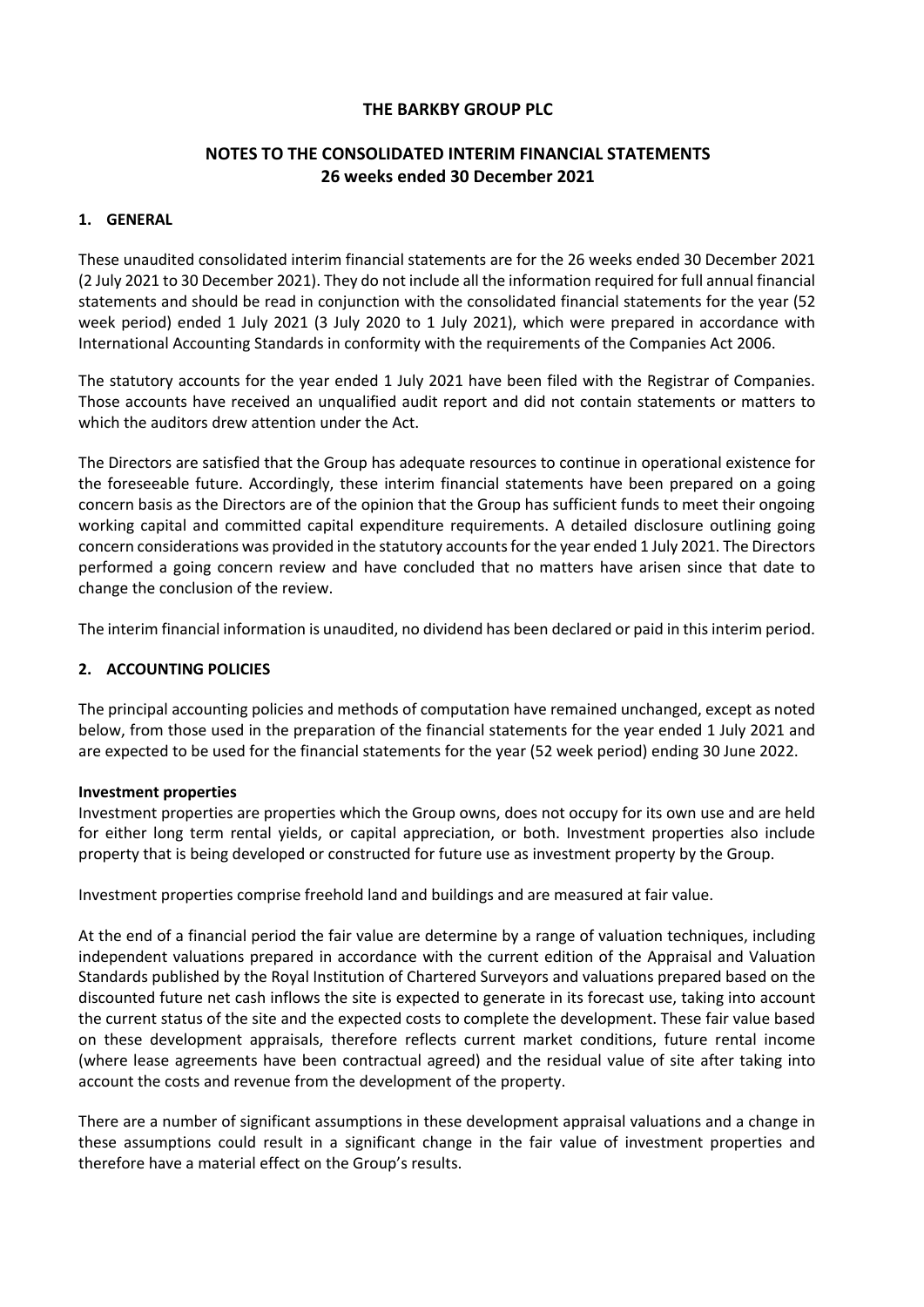A transfer to the fair value reserve is made for all fair value gains in the period from retained earnings. Where there have been previous fair value gains transferred to the fair value reserve and fair value losses have been incurred in the year then a transfer is made to retained earnings to offset as much of the fair value losses as possible.

At each subsequent reporting date, investment properties are re-measured to their fair value. Movements in fair value are included in the income statement.

Investment properties are re-categorised as development properties and moved to inventory once planning permission has been secured and development with a view to sale has commenced.

### **Development properties**

Development properties are valued at the lower of cost and net realisable value. Cost includes the costs of purchasing the property and the costs of developing the property to its current condition. When the property has been transferred from investment property, cost includes the fair value of the property at the point it is transferred to development as its deemed cost. Net realisable value reflects the estimated selling price of the property less the costs to complete the development and sell the property.

A transfer from the fair value reserve to retained earnings is made if any net realisable value provision is required on any development property where gains had previously been recorded as an investment property.

### **3. LOSS PER SHARE**

|                                                                             | 26 weeks         | 26 weeks    |
|-----------------------------------------------------------------------------|------------------|-------------|
|                                                                             | ended            | ended       |
|                                                                             | 30-Dec-21        | 31-Dec-20   |
|                                                                             | <b>Unaudited</b> | Unaudited   |
|                                                                             | £'000s           | £'000s      |
| Loss per share for loss (all from continuing operations)                    |                  |             |
| Loss after income tax                                                       | (714)            | (2,009)     |
| Non-controlling interest                                                    | 60               | 131         |
| Loss after income tax attributable to the owners of The Barkby<br>Group Plc | (654)            | (1,878)     |
|                                                                             |                  |             |
|                                                                             | pence            | pence       |
| <b>Basic and diluted loss per share</b>                                     | (0.48)           | (1.43)      |
|                                                                             |                  |             |
|                                                                             | <b>Number of</b> | Number of   |
|                                                                             | shares           | shares      |
| Weighted average number of ordinary shares                                  |                  |             |
| Weighted average number of ordinary shares in issue                         | 136, 187, 437    | 135,422,389 |
| Dilution for warrants outstanding                                           | 1,707,959        | 3,104,138   |
| Diluted weighted average number of shares                                   | 137,895,396      | 138,526,527 |

The dilutive effect of the warrants over ordinary shares is presented for information only. The theoretical adjustment is antidilutive and so the diluted loss per share is the same as the basic loss per share.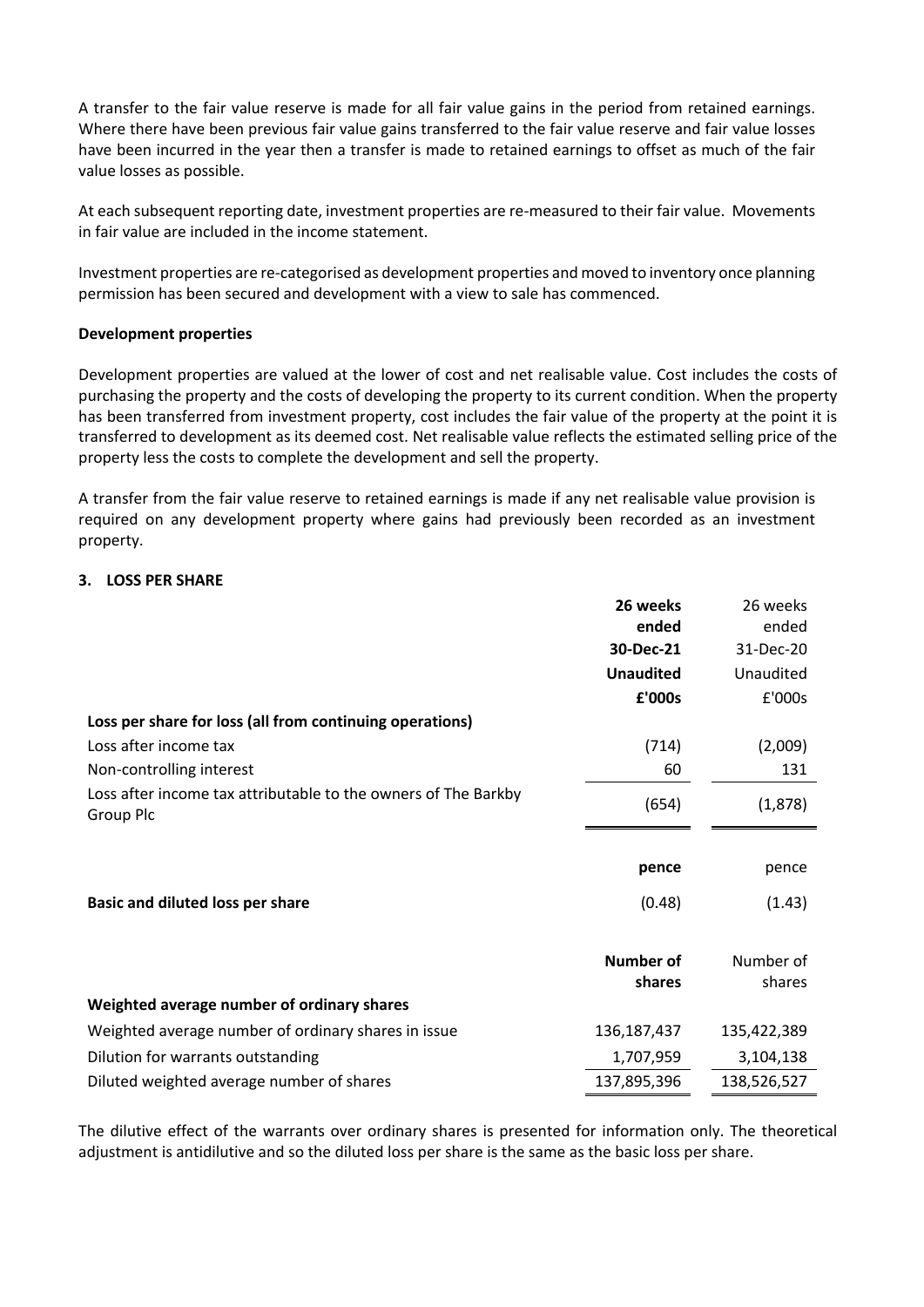### **4. PROPERTY, PLANT AND EQUIPMENT**

| Property, plant and<br>equipment<br>Net book value | Land and<br>buildings    | Leasehold<br><i>improvements</i> | <b>Plant and</b><br>equipment | Computer<br>equipment | <b>Fixtures and</b><br>fittings | <b>Total</b> |
|----------------------------------------------------|--------------------------|----------------------------------|-------------------------------|-----------------------|---------------------------------|--------------|
|                                                    | £'000s                   | £'000s                           | £'000s                        | £'000s                | £'000s                          | £'000s       |
| At 2 July 2021                                     | 666                      | 274                              | 215                           | 97                    | 228                             | 1,480        |
| Additions                                          | $\overline{\phantom{a}}$ | 68                               | 16                            | 4                     | 6                               | 94           |
| <b>Disposals</b>                                   | $\overline{\phantom{0}}$ | (166)                            | $\overline{\phantom{a}}$      | ٠                     | $\overline{\phantom{a}}$        | (166)        |
| Depreciation charge                                | (1)                      | (34)                             | (48)                          | (29)                  | (48)                            | (160)        |
| At 30 December 2021                                | 665                      | 142                              | 183                           | 72                    | 186                             | 1,248        |

Land and buildings includes £300,000 of freehold land. Freehold land is not depreciated.

## **5. INTANGIBLE ASSETS**

| Intangible assets<br>Net book value | Goodwill                 | Product<br>design and<br>development | Patents and<br>trademarks | Computer<br>software | <b>Total</b> |
|-------------------------------------|--------------------------|--------------------------------------|---------------------------|----------------------|--------------|
|                                     | £'000s                   | £'000s                               | £'000s                    | £'000s               | £'000s       |
| At 2 July 2021                      | 8,037                    | 74                                   | 318                       | 74                   | 8,503        |
| <b>Additions</b>                    | ۰                        | 11                                   | $\overline{\phantom{a}}$  | 12                   | 23           |
| Amortisation charge                 | $\overline{\phantom{0}}$ | (29)                                 | (36)                      | (17)                 | (82)         |
| At 30 December 2021                 | 8,037                    | 56                                   | 282                       | 69                   | 8,444        |

### **6. RIGHT-OF-USE ASSETS**

| <b>Right-of-use assets</b> | <b>Buildings</b> | <b>Pubs</b> | <b>Total</b> |
|----------------------------|------------------|-------------|--------------|
| Net book value             |                  |             |              |
|                            | E'000s           | £'000s      | £'000s       |
| At 2 July 2021             | 103              | 2,874       | 2,977        |
| Additions and renewals     | 671              |             | 671          |
| Covid $-19$ relief         |                  | (33)        | (33)         |
| Depreciation charge        | (71)             | (174)       | (245)        |
| At 30 December 2021        | 703              | 2,667       | 3,370        |

In November 2021, the Group entered into a new 12+ year lease for a building to act as the offices, warehousing and roastery for Warehouse Coffee. The resultant right-of-use asset was recognised at £603,000, with a lease liability of £603,000 also being recognised.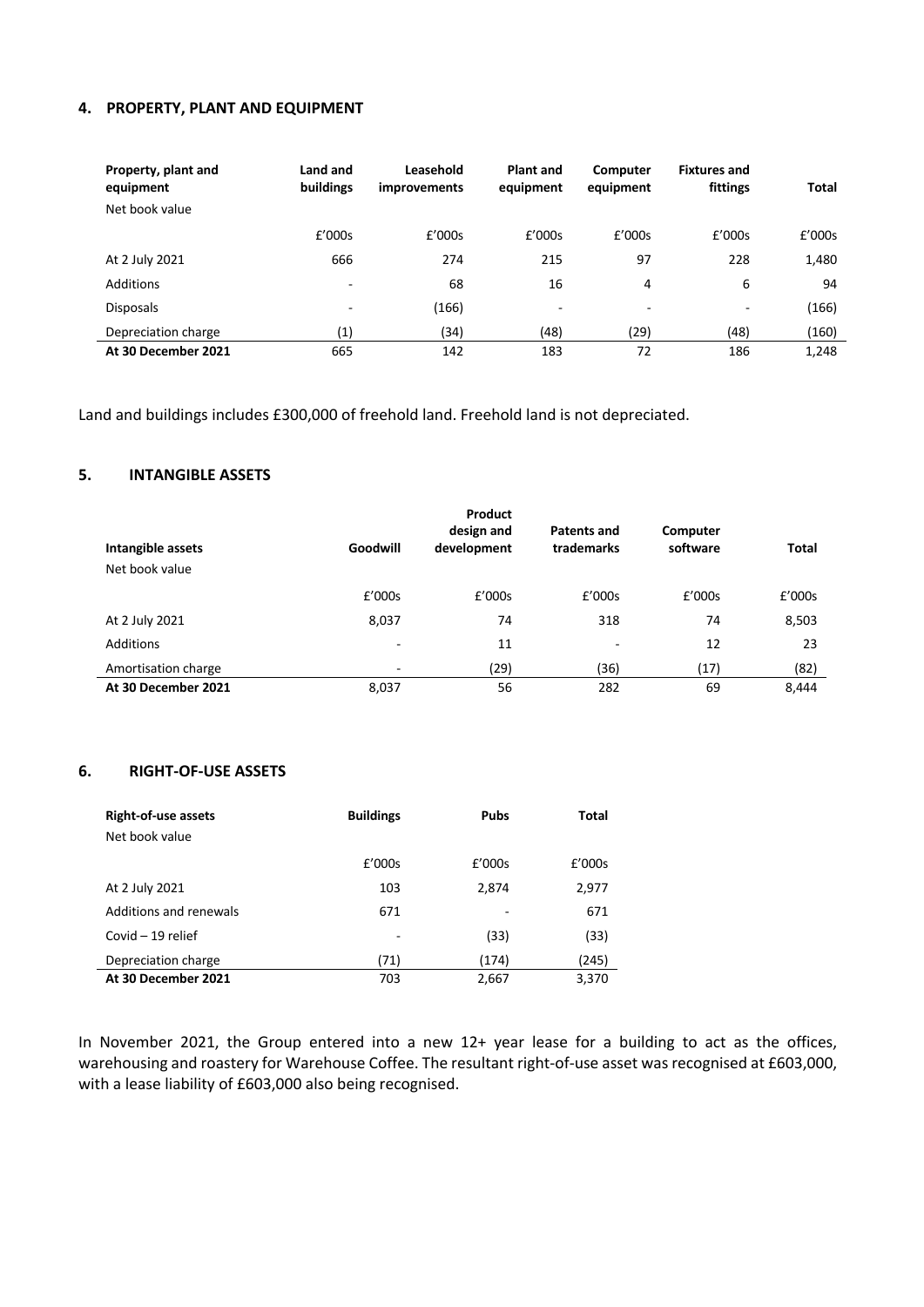## **7. CASH AND CASH EQUIVALENTS**

|                                                                                                                                                          | 30-Dec-21        | 31-Dec-20 |
|----------------------------------------------------------------------------------------------------------------------------------------------------------|------------------|-----------|
|                                                                                                                                                          | <b>Unaudited</b> | Unaudited |
|                                                                                                                                                          | £'000s           | £'000s    |
| Cash at bank                                                                                                                                             | 80               | 647       |
| Cash in transit                                                                                                                                          | 12               | 13        |
| Petty cash                                                                                                                                               | $\mathbf{2}$     | 5         |
|                                                                                                                                                          | 94               | 665       |
| Reconciliation to cash and cash equivalents at the end of the financial<br>period                                                                        |                  |           |
| The above figures are reconciled to cash and cash equivalents at the<br>end of the financial year as shown in the statement of cash flows as<br>follows: |                  |           |
| Balances as above                                                                                                                                        | 94               | 665       |
| Bank overdraft                                                                                                                                           | (699)            | (1,095)   |
| Balance of cash and cash equivalents per statement of cash flows                                                                                         | (605)            | (430)     |

# **8. LEASE LIABILITIES**

| Lease liabilities              | Balance at  | New leases<br>and renewals | Covid-19<br>relief | Repayments | Interest<br>charge | Balance at |
|--------------------------------|-------------|----------------------------|--------------------|------------|--------------------|------------|
|                                | $1$ -Jul-21 |                            |                    |            |                    | 30-Dec-21  |
|                                |             |                            |                    |            |                    |            |
|                                | £'000s      | £'000s                     | £'000s             | £'000s     | £'000s             | £'000s     |
| <b>Building leases</b>         | 166         | 671                        | ۰                  | (90)       | 9                  | 756        |
| Pub leases                     | 3,303       | ٠                          | (33)               | (167)      | 84                 | 3,187      |
| <b>Total lease liabilities</b> | 3,469       | 671                        | (33)               | (257)      | 93                 | 3,943      |
| Reported as                    |             |                            |                    |            |                    |            |
| Current lease liabilities      | 531         |                            |                    |            |                    | 655        |
| Non-current lease liabilities  | 2,938       |                            |                    |            |                    | 3,288      |
| <b>Total lease liabilities</b> | 3,469       |                            |                    |            |                    | 3,943      |

As described in note 6. Right-of-use assets, the Group entered into a new building lease for Workshop Coffee in November 2021. The lease liability recognised at commencement of the lease was £603,000.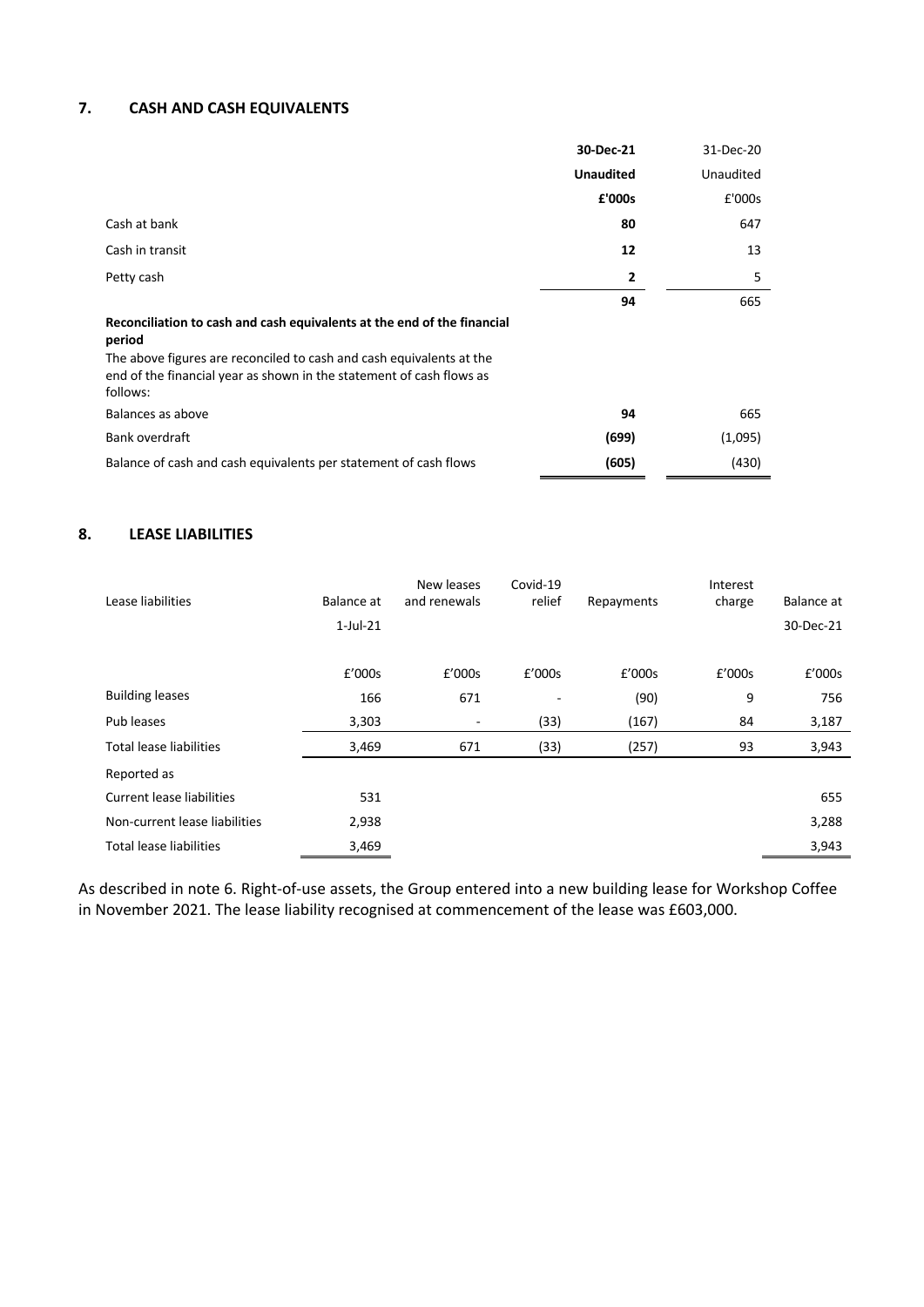### **9. BORROWINGS**

|                             |             | Proceeds of              |            |            |
|-----------------------------|-------------|--------------------------|------------|------------|
| <b>Borrowings</b>           | Balance at  | borrowings               | Repayments | Balance at |
|                             | $2$ -Jul-21 |                          |            | 30-Dec-21  |
|                             |             |                          |            |            |
|                             | £'000s      | £'000s                   | £'000s     | £'000s     |
| <b>Bank overdrafts</b>      | 305         | 394                      |            | 699        |
| <b>Bank loans</b>           | 1,309       | $\overline{\phantom{a}}$ | (152)      | 1,157      |
| Vehicle finance             | 3,899       | 1,977                    | (2, 165)   | 3,711      |
| Other loans                 | 2,129       | 4,755                    | (2,095)    | 4,789      |
| Loans from related parties  | 4,405       | 1,238                    | (570)      | 5,073      |
| Total borrowings            | 12,047      | 8,364                    | (4,982)    | 15,429     |
| Reported as                 |             |                          |            |            |
| <b>Current liabilities</b>  | 7,395       |                          |            | 10,940     |
| Non-current liabilities     | 4,652       |                          |            | 4,489      |
| Total borrowings            | 12,047      |                          |            | 15,429     |
| <b>SHARE CAPITAL</b><br>10. |             |                          |            |            |

### **Issued and fully paid:**

|                                                 | 30-Dec-21<br>No. of shares | $1$ -Jul-21<br>No. of shares | 30-Dec-21<br>£'000s | 31-Dec-20<br>E'000s |
|-------------------------------------------------|----------------------------|------------------------------|---------------------|---------------------|
| Ordinary shares of<br>£0.00860675675675676 each | 136,948,282                | 136,948,282                  | 1.179               | 1,179               |
|                                                 |                            |                              |                     |                     |

Subsequent to the end of the interim financial period the Company issued and allotted in aggregate 6,312,856 new ordinary shares of £0.00860675675675676 each in the capital of the Company as follows:

- 1) 882,354 Ordinary Shares to the shareholders of Tarncourt Ambit Limited in relation to deferred consideration as previously disclosed in the Company's AIM Admission Document dated 19 December 2019;
- 2) 1,212,856 Ordinary Shares to Paul James Harding and Rachel Michala Harding, the founders and former shareholders of Centurian Automotive Limited ("Centurian"), in relation to deferred consideration payable in respect of the Company's acquisition of Centurian, pursuant to the announcement by Barkby dated 14 February 2019;
- 3) 833,334 Ordinary Shares to Douglas Benzie, Chief Financial Officer of the Company, in relation the completion of two years of service (the "Equity Grant"). On Admission, Mr. Benzie's beneficial interest in the Company is 833,334 Ordinary Shares representing approximately 0.58% per cent of the Company's enlarged voting rights;
- 4) 1,617,647 Ordinary Shares to certain advisers in lieu of certain advisory fees and other liabilities due; and
- 5) 1,766,665 Ordinary Shares to Tarncourt Investments LLP to settle interest and fees due on the debt facility provided by Tarncourt Investments LLP, pursuant to the debt settlement agreement, dated 3 February 2022 (the "Debt Settlement Agreement").

The shares were admitted for trading on the London Stock Exchange on 4 February 2022.

Following admission of the shares to the London Stock Exchange, the Company's issued share capital consists of 143,261,138 shares, each with equal voting rights.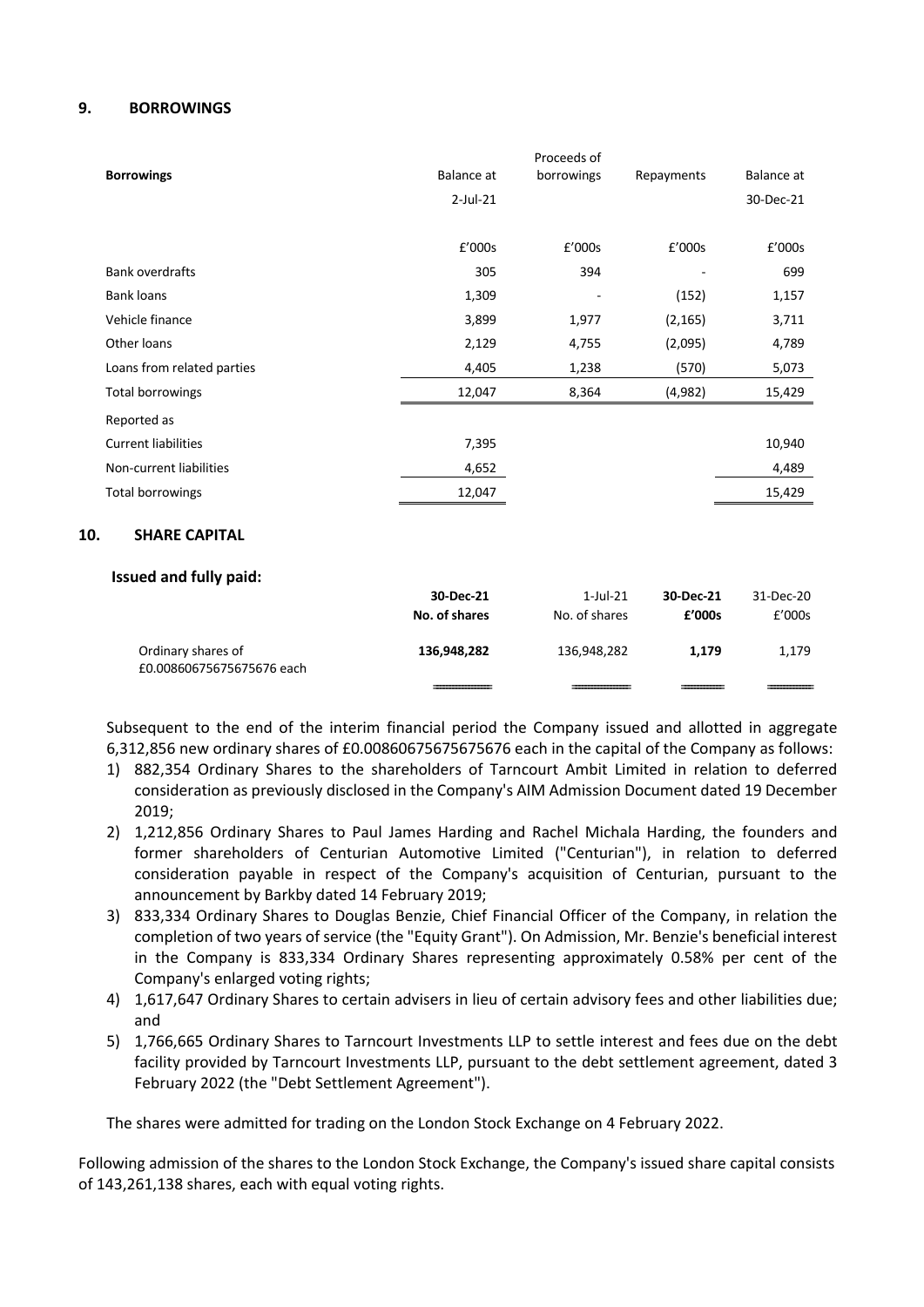#### **11. OPERATING SEGMENTS**

|                                                                           | Real<br><b>Estate</b> | <b>Barkby</b><br><b>Pubs</b> | <b>Investments</b> |                         |                         | <b>Total</b>                |               |
|---------------------------------------------------------------------------|-----------------------|------------------------------|--------------------|-------------------------|-------------------------|-----------------------------|---------------|
|                                                                           |                       |                              | Workshop<br>Coffee | Centurian<br>Automotive | Life<br><b>Sciences</b> | <b>Total</b><br>investments |               |
|                                                                           | £'000                 | £'000                        | £'000              | £'000                   | £'000                   | £'000                       | £'000         |
| Revenue                                                                   | 50                    | 3,219                        | 780                | 3,956                   | 105                     | 4,841                       | 8,110         |
| Cost of sales                                                             | (27)                  | (2,081)                      | (434)              | (3, 548)                | (67)                    | (4,049)                     | (6, 157)      |
| Gross profit                                                              | 23                    | 1,138                        | 346                | 408                     | 38                      | 792                         | 1,953         |
| Administrative expenses<br>Other income                                   | (124)                 | (1, 591)<br>1                | (846)              | (387)                   | (389)                   | (1,622)                     | (3, 337)<br>1 |
|                                                                           |                       |                              |                    |                         |                         |                             |               |
| Movement in fair values<br>Profit/(loss) from                             | 1,250                 |                              |                    |                         |                         |                             | 1,250         |
| operations                                                                | 1,149                 | (452)                        | (500)              | 21                      | (351)                   | (830)                       | (133)         |
|                                                                           |                       |                              |                    |                         |                         |                             |               |
| Net finance expense                                                       | (219)                 | (105)                        | (21)               | (189)                   | (47)                    | (257)                       | (581)         |
| Profit/(loss) before tax                                                  | 930                   | (557)                        | (521)              | (168)                   | (398)                   | (1,087)                     | (714)         |
|                                                                           |                       |                              |                    |                         |                         |                             |               |
| Corporation tax expense                                                   |                       | $\blacksquare$               |                    |                         |                         |                             |               |
| Profit/(loss) for the period                                              | 930                   | (557)                        | (521)              | (168)                   | (398)                   | (1,087)                     | (714)         |
|                                                                           |                       |                              |                    |                         |                         |                             |               |
| Included within<br>administrative expenses                                |                       |                              |                    |                         |                         |                             |               |
| Depreciation and<br>amortisation                                          |                       | (276)                        | (270)              | (20)                    | (87)                    | (377)                       | (653)         |
| One-off costs                                                             |                       | ä,                           | (166)              |                         |                         | (166)                       | (166)         |
| Earnings/(loss) before<br>interest, tax, depreciation<br>and amortisation | 1,149                 | (176)                        | (64)               | 41                      | (264)                   | (287)                       | 686           |

|                              | Barkby<br>Pubs |
|------------------------------|----------------|
| Included within              |                |
| administrative expenses      |                |
| Group costs                  | (704)          |
| Group depreciation and       | (24)           |
| amortisation                 |                |
| <b>Profit for the period</b> | 171            |
| excluding group costs        |                |
| Earnings/(loss) before       |                |
| interest, tax, depreciation  | 528            |
| and amortisation,            |                |
| excluding group costs        |                |

### **One-off costs**

During the period ended 30 December 2021, Workshop Coffee relocated its coffee roastery, warehousing and offices. The one-off costs of £166,000 consists of the write off of the book value of plant and equipment that could not be relocated to the new site and so was no longer of use to the business.

The Group generated underlying earnings of £950,000 for the 26 weeks to 30 December 2021. This excludes interest, tax depreciation, amortisation and start-up costs incurred by Cambridge Sleep Sciences Ltd.